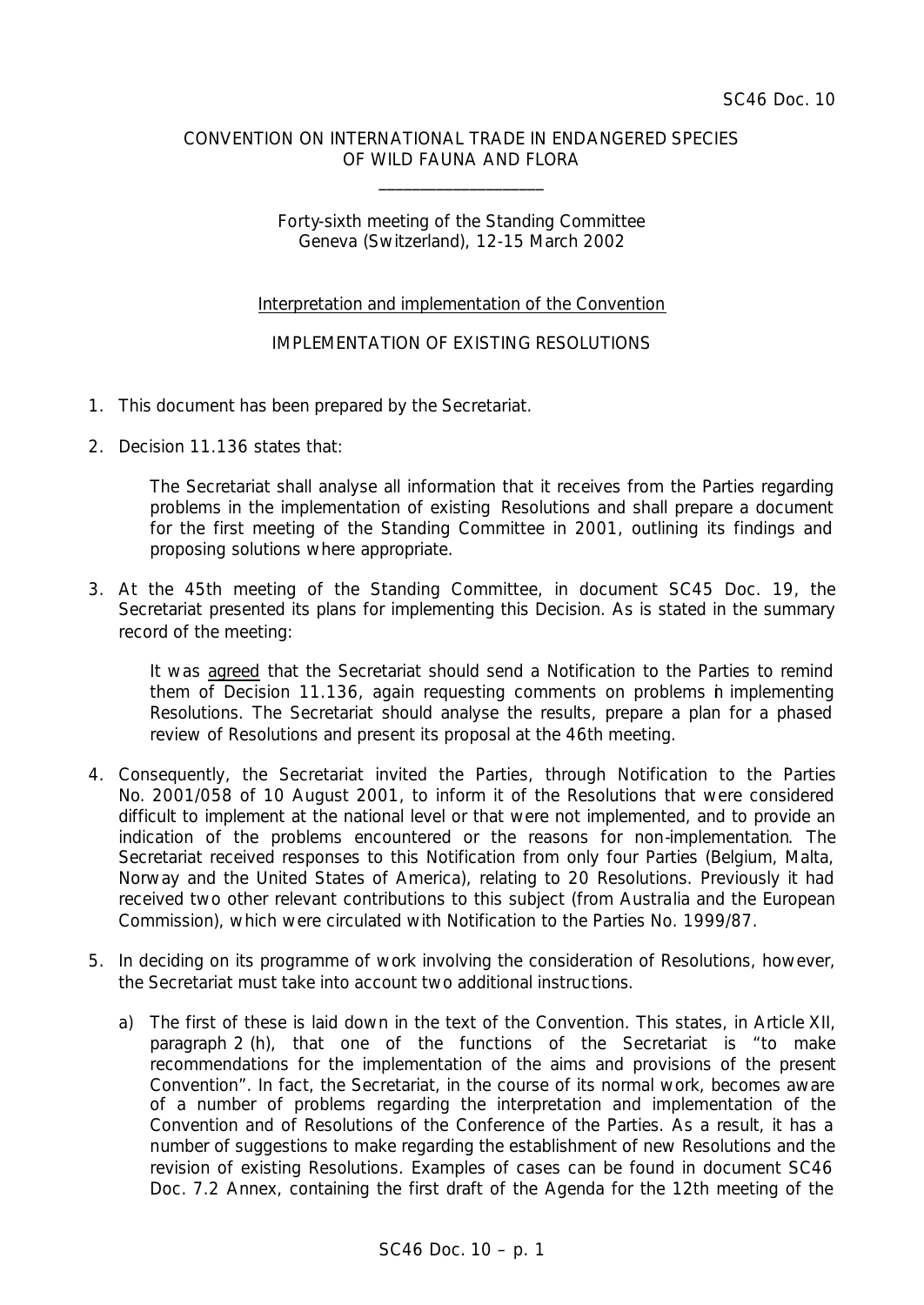Conference of the Parties (CoP12). Under agenda item 27, the Secretariat intends to propose a revision to Resolution Conf. 10.12 (Rev.) on Conservation of sturgeons, to incorporate the substance of Decision 11.58 and to take account of information obtained regarding the control of trade in sturgeons over the past two years. Moreover, under agenda item 36, the Secretariat intends to propose a definition of the term "personal or household effects" used in Article VII, paragraph 3, of the Convention and to address some of the issues of implementation of this exemption that have come to its attention through communication with the Parties.

b) The second instruction is contained in the Action Plan of the Strategic Vision through 2005, adopted by the Conference of the Parties at it 11th meeting. This contains the following objective and action points:

| Objective 1.11                                                                                                                                      |                                                                                                                                                       |                         |  |
|-----------------------------------------------------------------------------------------------------------------------------------------------------|-------------------------------------------------------------------------------------------------------------------------------------------------------|-------------------------|--|
| To review and simplify, where possible, existing measures, procedures, mechanisms,<br>and recommendations for the implementation of the Convention. |                                                                                                                                                       |                         |  |
| 1.11.1                                                                                                                                              | On the basis of information from Parties, identify those<br>measures, procedures and mechanisms that would<br>benefit from review and simplification. | Parties,<br>Secretariat |  |
| 1.11.2                                                                                                                                              | Make recommendations on possible review, modification<br>and consolidation.                                                                           | Secretariat             |  |
| 1.11.3                                                                                                                                              | Continue consolidation process of Resolutions and<br>recommendations as appropriate.                                                                  | Secretariat             |  |

While applying these action points, the Secretariat continues to note the need for simplification of existing provisions. This emerges in the normal work of the Secretariat or are pointed out by the Parties. When preparing its Work Plan regarding Resolutions [contained in document SC45 Doc. 7.1 Annex 3 (Rev. 1)], the Secretariat commented on many Resolutions and suggested the need to amend or repeal them. Moreover, the Secretariat is required to continue the process of consolidation of the Resolutions.

6. There is one additional process underway that will result in proposals to amend a number of existing Resolutions or to adopt new resolutions. This process is a consequence of the way in which the list of Decisions of the Conference of the Parties was established. The Decisions did not exist as a separate series of recommendations until the ninth meeting of the Conference of the Parties. The first list of Decisions, presented for adoption at that meeting, was compiled from all of the recommendations that had previously been adopted but had not been recorded in Resolutions, and from instructions that had been included in Resolutions but had not yet been implemented. The aim was to make these texts more accessible by printing them in a single document. The result of the way in which the list was compiled is that a number of the Decisions in effect are not typical of those that should be included; many of them, for example, provide long-term guidance to the Parties and should therefore be included in Resolutions or repealed. The Secretariat is in the process of identifying these and preparing the necessary proposals to amend Resolutions or adopt new ones. When the process is finished, the remaining Decisions will comprise only decisions that have to be implemented within a specified time. Consequently, the Secretariat intends to propose that these Decisions be renamed as the "Directives of the Conference of the Parties" to avoid further confusion about the types of decisions that should be included in the list.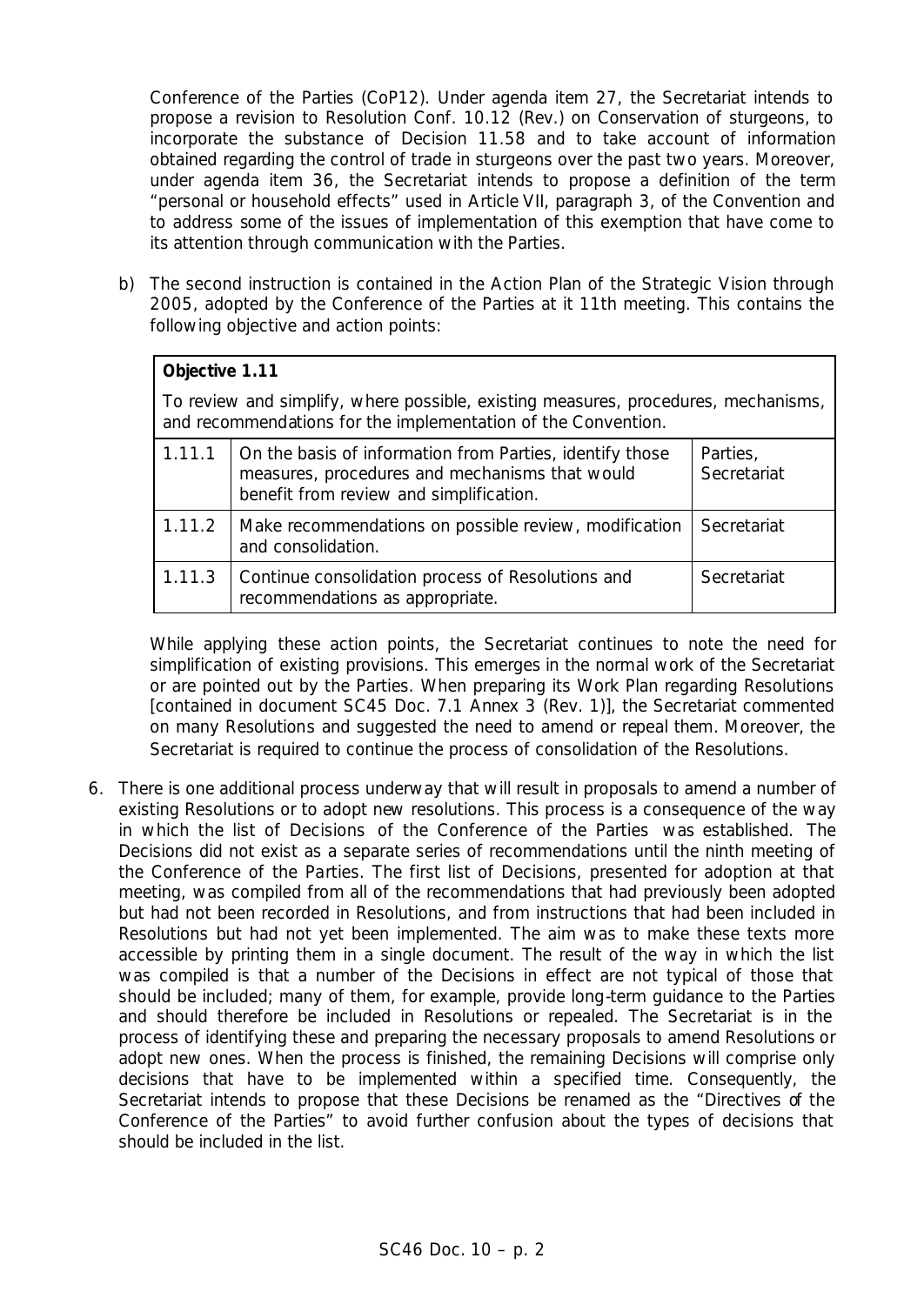- 7. In order to prioritize the work to be done before CoP12, the Secretariat proposes to work on four groups of Resolutions.
	- a) The first group comprises the Resolutions that at least one Party has commented that it has a problem with and the Resolutions that at least one Party has commented that it does not implement. Regarding these, the Secretariat will communicate with the Parties concerned to discuss whether a change to the Resolution seems necessary. If it is agreed by these Parties that a change is desirable, the Secretariat will cooperate with them to prepare a proposal for CoP12. This applies to the following Resolutions:

| Conf. 5.11        | Definition of the term 'pre-Convention specimen'                                    |
|-------------------|-------------------------------------------------------------------------------------|
| Conf. 8.16        | Travelling live-animal exhibitions                                                  |
| Conf. 9.9         | Confiscation of specimens exported or re-exported in violation of<br>the Convention |
| Conf. 9.21        | The interpretation and application of quotas for species included in<br>Appendix I  |
| Conf. 10.2 (Rev.) | Permits and certificates                                                            |

b) As far as time allows, the Secretariat will also prepare proposals to amend or repeal, as appropriate, the following Resolutions (many of which are referred to in the Work Plan, where the Secretariat's considerations are provided).

| Conf. 1.3         | Deletion of species from Appendix II or III in certain circumstances<br>(consider repealing)                                           |
|-------------------|----------------------------------------------------------------------------------------------------------------------------------------|
| Conf. 1.5 (Rev.)  | Interpretation and implementation of certain provisions of the<br>Convention                                                           |
|                   | [consider repeal of paragraphs b) and c)]                                                                                              |
| Conf. 1.6 (Rev.)  | Rare island fauna and flora and collection of wild animals for the<br>pet trade (title provided by the Secretariat)<br>(see Work Plan) |
| Conf. 2.10 (Rev.) | Interpretation of Article VII                                                                                                          |
|                   | (consider repealing)                                                                                                                   |
| Conf. 3.4         | <b>Technical cooperation</b>                                                                                                           |
|                   | (consider repealing)                                                                                                                   |
| Conf. 4.22        | Proof of foreign law                                                                                                                   |
|                   | (consider repealing)                                                                                                                   |
| Conf. 5.20        | Guidelines for the Secretariat when making recommendations in<br>accordance with Article XV                                            |
|                   | (see Work Plan)                                                                                                                        |
| Conf. 6.5 (Rev.)  | Implementation of CITES in the European Economic Community<br>(consider repealing - EU is considering this)                            |
| Conf. 8.2 (Rev.)  | Implementation of the Convention in the European Economic<br>Community (EEC)                                                           |
|                   | (consider repealing – EU is considering this)                                                                                          |
| Conf. 8.22 (Rev.) | Additional criteria for the establishment of captive-breeding<br>operations for crocodilians                                           |
|                   | (consider repealing)                                                                                                                   |
| Conf. 9.7         | Transit and transhipment                                                                                                               |
|                   | (could be consolidated with other Resolutions regarding                                                                                |
| Conf. 9.10 (Rev.) | exemptions)<br>Disposal of illegally traded, confiscated and accumulated                                                               |
|                   | specimens                                                                                                                              |
|                   | (could be consolidated with Conf. 10.7; see Work Plan)                                                                                 |
|                   |                                                                                                                                        |